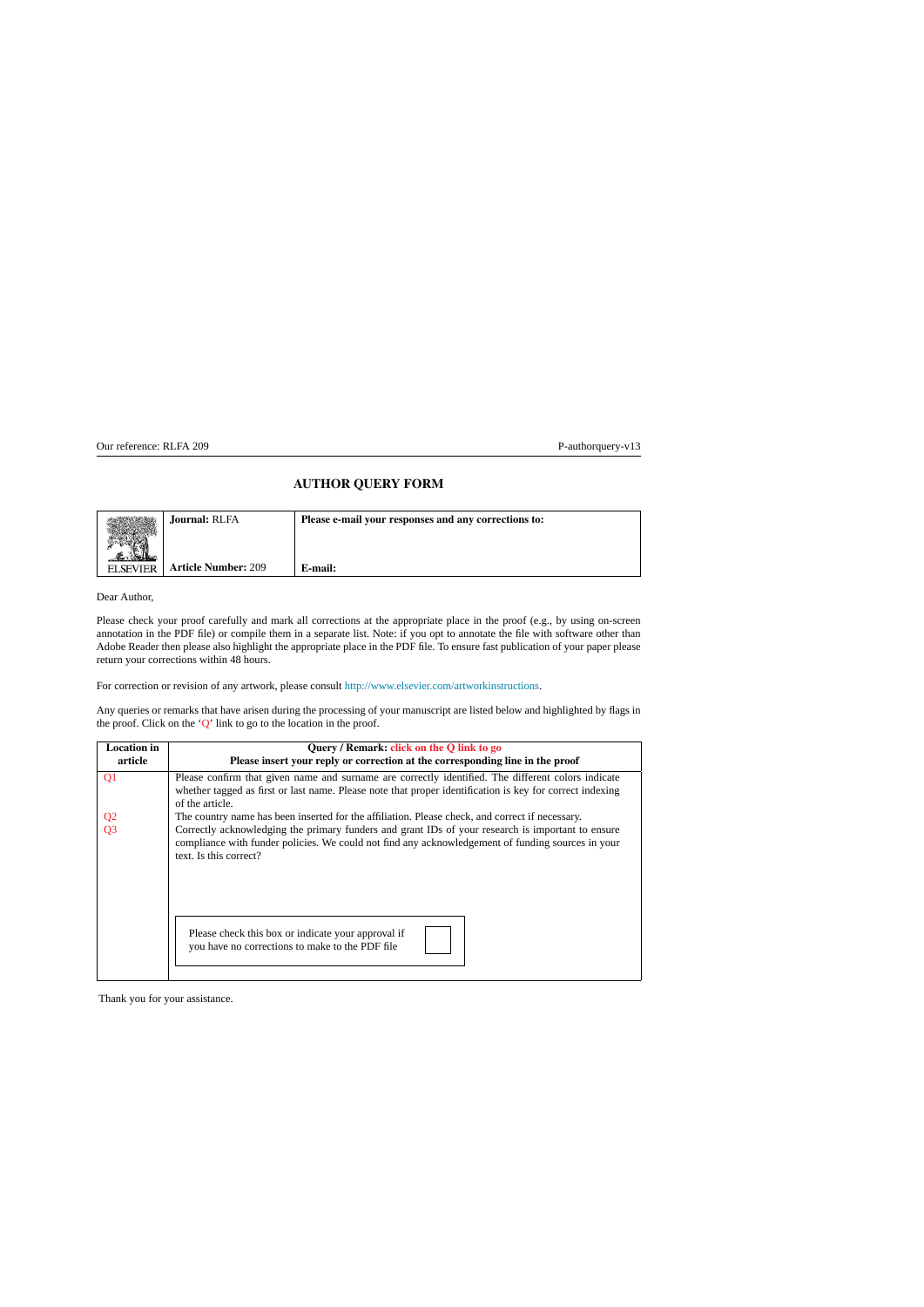3

## <sup>+Model</sup> **ARTICLE IN PRESS**

[Revista de Logopedia, Foniatría y Audiología \(2019\)](https://doi.org/10.1016/j.rlfa.2019.07.003) xxx, xxx-xxx



## **Revista de LOGOPEDIA, FONIATRÍA y AUDIOLOGÍA**



[www.elsevier.es/logopedia](http://www.elsevier.es/logopedia)

## REVIEW ARTICLE

**A review of the theories of lexical access and storage in bilinguals** 4 5

## **[Q1](#page-0-0) Roser Ferrer-Xipell** 6

- **[Q2](#page-0-1)** *Universidad de Navarra, Spain* 7
- Received 2 May 2019; accepted 31 July 2019 8

#### <span id="page-1-0"></span>**KEYWORDS** 9

- Lexical access; 10
- <span id="page-1-1"></span>Lexical storage; 11
- Bilingualism; 12
- Review 13
- 14
- 15
- 16

17

18

 $24$ 25

29 30

**PALABRAS CLAVE** Acceso léxico; Almacenamiento léxico; Bilingüismo; Revisión 19  $20$ 21 22 23 26 27 28

### **Revisión de los modelos de almacenamiento y acceso al léxico de los bilingües**

to set the basis of deeper insights into bilingualism and its psycholinguistic features.

Iberoamericana de Fonoaudiología. All rights reserved.

**Resumen** Conocer 2 idiomas tiene diversas consecuencias psicológicas y lingüísticas para los hablantes bilingües. Algunas de ellas han sido ampliamente exploradas, como el almacenamiento léxico o la transferencia fonológica, mientras otras, relacionadas con el impacto de las lenguas en procesos cognitivos superiores, apenas han sido estudiadas. En este artículo se presenta una revisión de las teorías de almacenamiento y acceso al léxico en hablantes bilingües. La revisión enfatiza la evolución de las metodologías de investigación en el tiempo, y el impacto que estas han tenido en la elaboración y en la comprobación de dichos modelos. Con este artículo se sientan las bases de futuras investigaciones que profundicen en el bilingüismo y sus características psicolingüísticas.

**Abstract** Knowledge of two languages has several psychological and linguistic consequences for bilingual speakers. Some of them have been widely explored, such as lexical storage or phonological transfer between languages, whereas others, related to the impact of the languages in higher cognitive processes, have been barely studied. In this article, a review of the theories of lexical storage and lexical access of the bilingual speaker is presented. This review emphasises the evolution of the research methodologies through time, and how they have affected the construction and testing of theoretical proposals. With this paper, we intend

© 2019 Elsevier España, S.L.U. y Asociación Española de Logopedia, Foniatría y Audiología e

© 2019 Elsevier España, S.L.U. y Asociación Española de Logopedia, Foniatría y Audiología e Iberoamericana de Fonoaudiología. Todos los derechos reservados.

### *E-mail address:* [rferrer@alumni.unav.es](mailto:rferrer@alumni.unav.es)

### <https://doi.org/10.1016/j.rlfa.2019.07.003>

0214-4603/© 2019 Elsevier España, S.L.U. y Asociación Española de Logopedia, Foniatría y Audiología e Iberoamericana de Fonoaudiología. All rights reserved.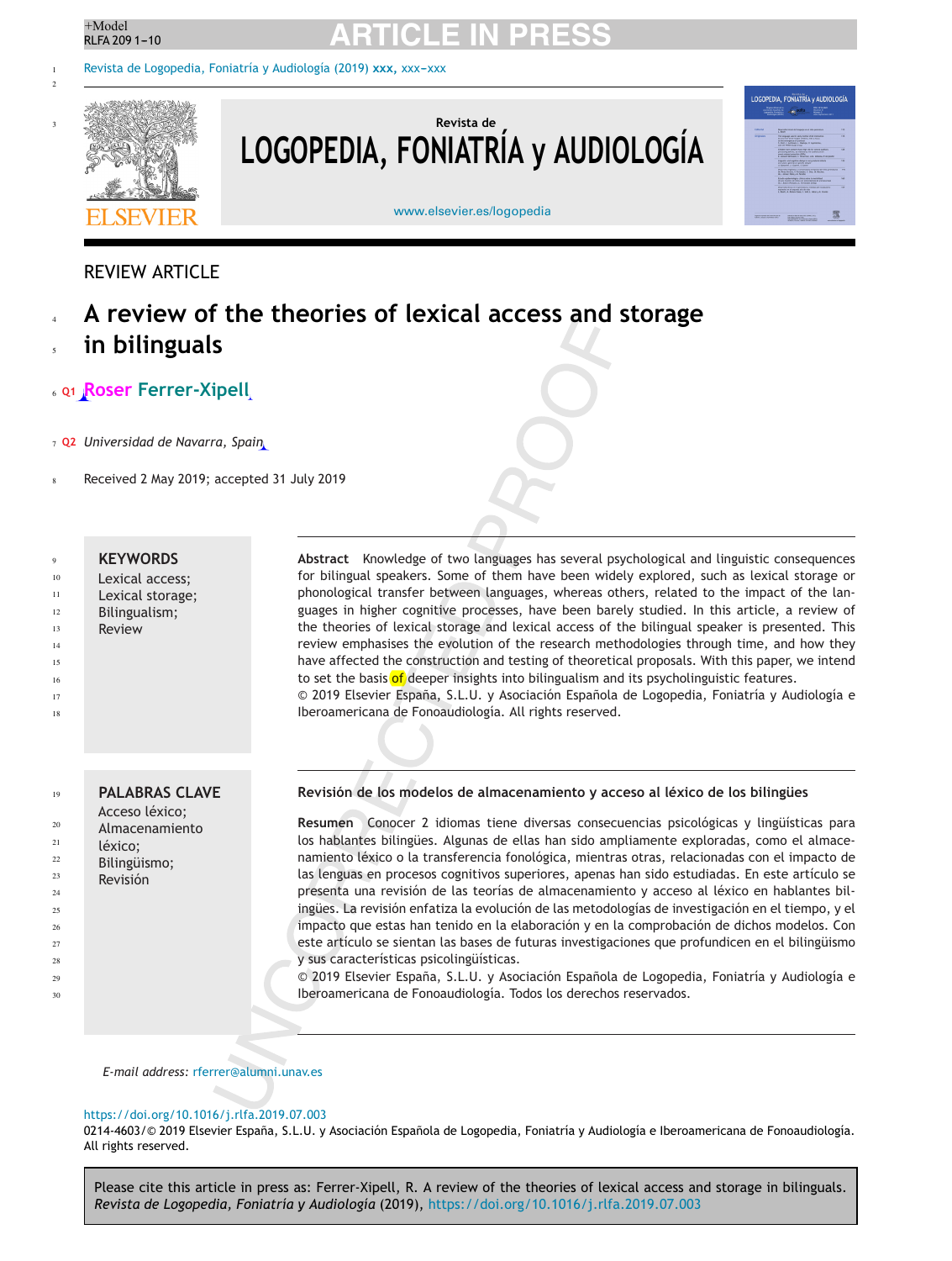86 87 88

> 128 129

130 131 132

#### **Introduction** 31

 $_{\scriptscriptstyle{32}}$  [Q3](#page-0-2), Since the end of the 19th century, psychologists and linguists have been exploring how speakers represent their knowledge about language: the sounds, the letters, the meanings, and how they all relate to each other. Clarification of the psychological processes behind language has been (and still is) an arduous task. This is particularly complex in the bilingual speaker's mind, giving rise to further questions: how do bilinguals store their linguistic knowledge, integrated into a global linguistic unit, or separated into two different languages? The landscape gets more complicated when considering the definition of bilingualism, as opposed to second language acquisition, the existence of a critical period for language learning or the difference of language learning and language acquisition ([Krashen, Butler, Birnbaum, &](#page-9-0) [Robertson, 1977;](#page-9-0) for a more complete view of the issue, see [Harley, 2011\).](#page-9-0) 33 34 35 36 37 38 <sub>20</sub>  $40$ 41  $42$ 43 44 45 46 47

Several models have been proposed, and an enormous amount of empirical evidence has been collected. Theoretical proposals have varied over time, incorporating technological advances and allowing researchers to delve into such interesting questions, finding answers for some of them. In the last decades, several neuroimaging techniques have also contributed to developing models of lexical access and storage by comparing the neural activity of different profiles of speakers. In this paper, we present the evolution of the main models of lexical access in bilinguals. 48 49 50 51 52 53 54 55 56 57

#### <span id="page-2-0"></span>**Lexical access and storage** 58

Lexical access can be generally defined as the process by which speakers retrieve their representations of words from their lexicon or ''mental dictionary'' [\(Altmann, 2001,](#page-8-0) p. 135; [Finkbeiner, Gollan, & Caramazza, 2006, p](#page-9-0). 153). Lexical storage then refers to the way in which these mental representations are kept and organised in such ''dictionary''. However, these definitions call for further clarification of several aspects. 59 60 61 62 63 64 65 66

Firstly, we need to define what *words* are. According to Cuetos, González and De Vega, words are the smallest units of language that have a meaning ([Cuetos, González, & De](#page-9-0) [Vega, 2015,](#page-9-0) p. 149). In fact, our mental representation of a word contains several kinds of information: 67 68 69 70 71

- Phonological: we know the sounds of the words, so we are able to both pronounce and recognise them. Whenever we hear/g:l/, we recognise the word 'girl'. 72 73 74

- Semantic: we can convey what the word 'girl' means, a feminine child, differencing it from related words, such as 'boy', 'woman' or 'teenager'.

Secondly, it is essential to remind that these various pieces of information are not stored as a single block in our mind or as a well-defined entry in our lexicon. Rather, information about words is stored in different units, corresponding to the various kinds of information mentioned above (phonology, orthography and so on; [Dijkstra, 2005,](#page-9-0) p. 180). When presented with a word (either in oral or written form), information about that word is activated and retrieved from each level to conform a holistic representation. Thus, the mental representation of a word is constructed when needed, but is not stored as a closed package of information. This process of activation and retrieval takes place in a matter of milliseconds.

The third clarification regarding words is the difference between lexical access and lexical storage. The first process refers to the activation of the information needed for communicating a given meaning, whereas the second refers to how this information is kept in our mind. The two processes are different but highly interrelated. In fact, the access to the words will vary depending on how the information about these words is stored.<sup>1</sup> Therefore, most of the models hereby presented contemplate both parts of the process: the nature of the information we keep in our minds, and how we access to or activate it.

This issue of storage of linguistic information is especially relevant when studying bilingual speakers. The fact of knowing two languages implies a somewhat different organisation of information compared to monolinguals. Do they store linguistic information of both languages in a single unit or in two separated networks? Are the nodes of these networks shared, at least partially? If so, does the risk of confusion between languages increase?

These are some of the questions that the theoretical models included in this review aim to answer. Some of them address these matters directly from a bilingual perspective, and some of them are adaptations of monolingual processing models. They are presented in a chronological fashion, as for to make evident the evolution of the theories over time.

## **Evolution of the models of lexical access and storage in bilinguals**

Researchers have been intrigued by the bilingual mind since the end of the 19th century, suggesting different proposals as to how bilinguals store and access their knowledge of

Orthographical: we also know how words are presented in written form, and thus we are able to read and write them. 75 76 77

<sup>-</sup> Morphological: the word 'girl' is a feminine singular name, so no addition or modification is needed to convey the right meaning. If we were speaking in plural, the plural mark '-s' should be added, forming the word 'girls'. 78 79 80 81

<sup>-</sup> Syntactic: as 'girl' is a noun, it can play different roles in a sentence. It works as a subject in ''the girl was wearing a blue dress'', and as a direct object in the sentence ''she went to pick the girl up from school''. 82 83 84 85

<sup>1</sup> Several other factors may have an influence in accessing lexical representations: psycholinguistic factors such as the type of word or the frequency, the language of the word (whether it belongs to the first or second language, and how these two interrelate, as well as the characteristics of each language), whether it is presented in a written or oral form, with or without a context or sentence (previously processed words from the context might facilitate the activation of a given word), how the vocabulary has been learnt (in a spontaneous or instructional fashion). A full account of all the possible intervening factors falls out of the scope of this article.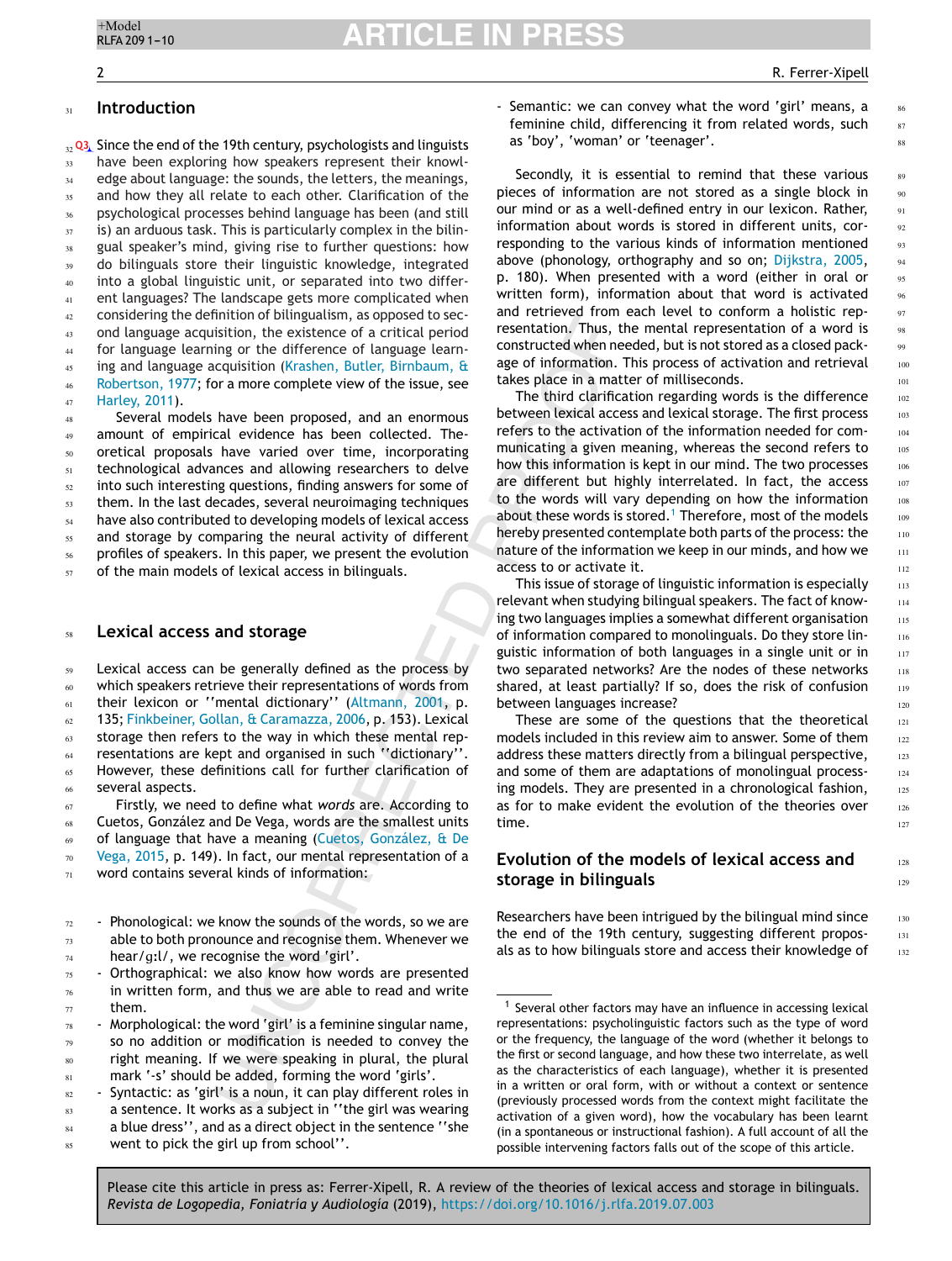## A review of the theories of lexical access and storage in bilinguals 3

the languages. The very first models were based on direct observation of the development of bilingual children, often in an informal setting, as well as on reflections of bilingual adults upon their own way of thinking and speaking in their two (or more) languages. With the evolution of scientific methodologies, new measures were incorporated to the research on bilingualism: response times, priming experiments, eye tracking and so forth. Later on, the development of computer technologies allowed for more sophisticated proposals: computer programmes were designed to simulate neural networks and their behaviour with language. These programmes were first taken as a means to test whether the theories, elaborated on the evidence gathered with traditional tests, were suitable. However, the latest proposals are directly programmed in these neural simulations, and only after their computational suitability has been ensured, they are tested against evidence from experiments. Neuroimaging techniques have also made a fruitful contribution to the study of the neural correlates of psycholinguistic processes. 133 134 135 136 137 138 139 140 141 142 143 144 145 146 147 148 149 150 151

#### **First models** 152

The first accounts of bilingual studies are found in the last decades of the 19th century<sup>2</sup> and first decades of the 20th. Psychologists studied psycholinguistic phenomena by direct observation of monolingual and bilingual subjects, and also of monolingual aphasic patients [\(Pitres, 1898\).](#page-9-0) Some researchers even asked bilingual subjects to execute very simple tasks and asked for their self-reports on such activities. [Epstein \(1915\),](#page-9-0) for instance, presented students of a French university some pictures paired with their name in a foreign language, and asked them to write the French name of the items. He also collected the reflections of these students upon their processes when reading or speaking the languages they knew. Based on these data, Epstein suggested several of the issues that bilingualism would study for the next century, ranging from how words in different languages are stored, the importance of the context for language selection, or the most adequate age to learn a foreign language. 153 154 155 156 157 158 159 160 161 162 163 164 165 166 167 168 169 170

Several accounts of the development of language in bilingual children were also published at the beginning of the 20th century. Ronjat issued in 1913 his observations of his son Louis, who learnt German and French in a one-person/one-language fashion ([Ronjat, 1913\).](#page-9-0) A few years later, Leopold published his observations of the linguistic development of her first daughter, who was raised in a similar way: each of her parents spoke to her in a different language, English and German respectively [\(Leopold, 1939\).](#page-9-0) Both accounts show that children acquired their two languages without apparent difficulties, and that they were able to adapt to the interlocutor.<sup>3</sup> 171 172 173 174 175 176 177 178 179 180 181 182

It is interesting to point out that, at the beginning, bilingualism was seen as prejudicial for intellectual development ([Epstein, 1915,](#page-9-0) p. 87; [Weinreich, 1967,](#page-10-0) pp. 116-122). Still, these first researchers' work has been very useful to see how the bilingual lexicon develops, and the great influence that the linguistic environment exerts in this process. One of the first theories proposed for the bilingual lexicon managed to reflect this influence of the context. In his work, [Weinreich \(1967\)](#page-10-0) reviewed several studies of bilinguals, taking into account the typological distance between languages and the socio-cultural environment as key factors. According to this author, the proximity of languages, or even of dialects, and the use of the languages in the social context, had a great impact in how bilingual speakers developed their mental dictionary.

Based on his extensive work, Weinreich had previously suggested a difference between coordinate and compound bilinguals (such distinction was made in 1953, as reviewed by [Siguan Soler & Vila Mendiburu, 1991\).](#page-10-0) A coordinate mental lexicon would have word forms stored in two separate units, one for each language, and a shared unit for meanings. This would be the profile of a bilingual that has been exposed to both languages from an early age and on a balanced way. However, if the bilingual speaker is more proficient in one language than in the other, the linguistic systems are not yet integrated, and both words and meanings from the first and second language are kept separated. The mental lexicon would be compound, made of two separated units. The different associations between languages and ideas was already described by [Epstein \(1915\),](#page-9-0) who, based on his subjects' self-reports, suggested that both the proficiency reached in the foreign language and the way it was learnt had an influence on how words and concepts were connected.

Around the time of Weinreich's publications, [MacNamara](#page-9-0) [\(1967\)](#page-9-0) suggested that the integration or separation of words and meanings in a single lexicon is a continuum rather than two separate options. He conducted several experiments with college students (Irish-English speakers and English speakers that studied Latin in their religious career) and concluded that the situation of bilingual speakers on that continuum depends on their personal circumstances and their history of language acquisition.

An example of a continued, integrated lexicon was set by the Dual Coding Hypothesis proposed by Paivio and Desrochers in 1980. They suggested that words could be stored under two forms: a verbal form and an image [\(Paivio](#page-9-0) [& Desrochers, 1980\).](#page-9-0) Concrete words (e.g. 'bread' or 'nina') ˜ would have both types of representation, whereas abstract words (e.g. 'justice' or 'amistad') would only be represented with a verbal form. Therefore, bilinguals could share the imagery system between languages, but have two separated lexicons, one for each language. This model implies that the links between concrete words in the two languages, such as English 'bread' and Spanish 'pan' is stronger than between 'friendship' and 'amistad', because the former would share at least the imaginal representation, and the latter would share nothing.

<sup>&</sup>lt;sup>2</sup> I would like to thank the anonymous reviewers of the article for widening my view on the field of bilingual studies, among other very useful suggestions.

 $3$  Little is said in Leopold's memories about his second daughter, who did not become bilingual despite the one-person/one-language policy followed in her education. [Aronsson \(2018\)](#page-8-0) suggests that the lack of play partners who spoke German (Leopold and his family lived in the US) and the schooling of the elder sister in an English-

speaking school biased the children's interactions towards English, favouring this language over German.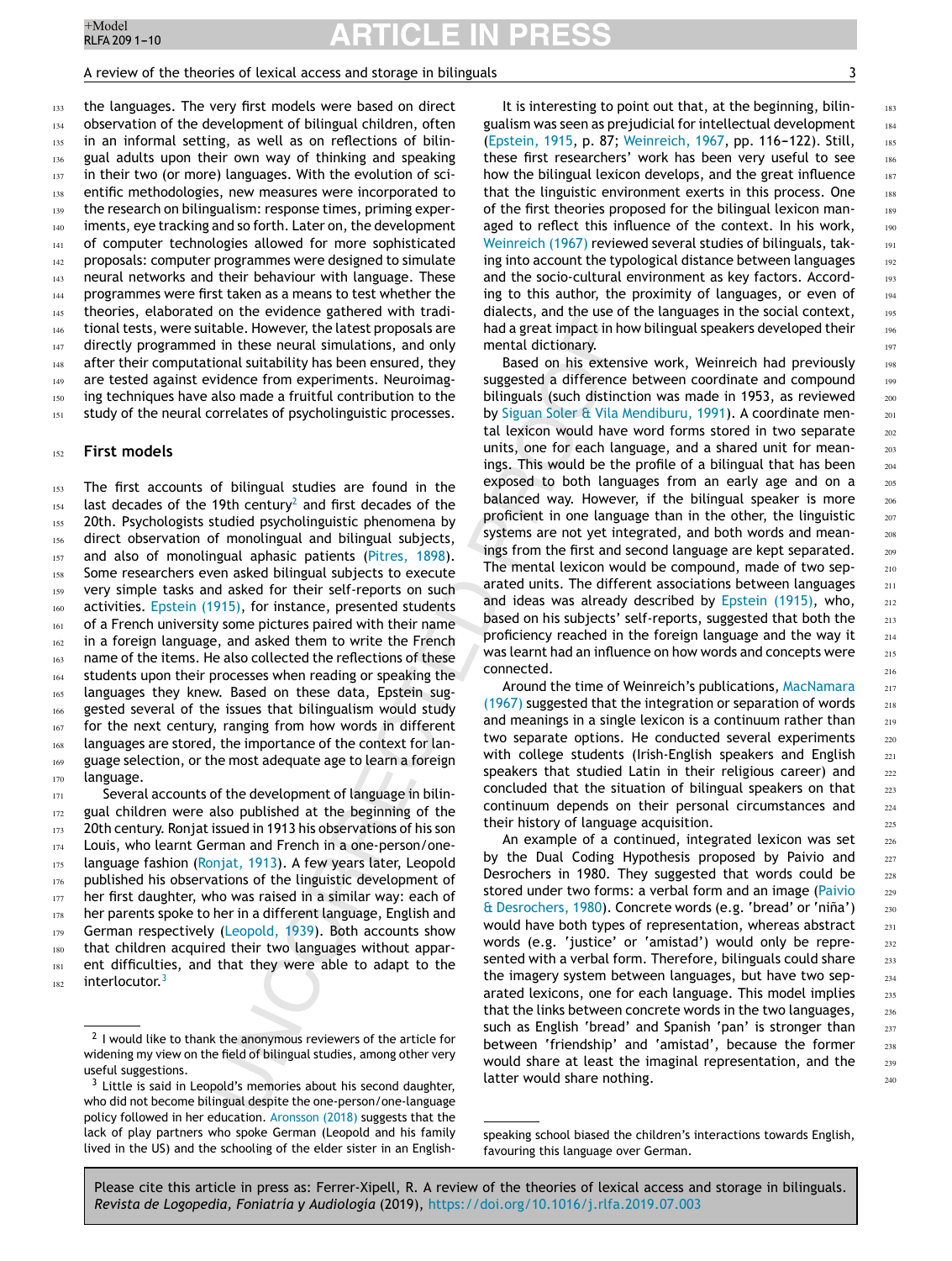# **ARTICLE IN**

### **4 R. Ferrer-Xipell**

Following this Hypothesis, [Paivio and Lambert \(1981\)](#page-9-0) enriched this view of the bilingual lexicon suggesting that high frequency words (usually concrete words), as well as those concepts which are very similar in both languages, would be stored closer in the ''dictionary''. Low-frequency words and those concepts which are language-specific or have no direct translation equivalents would be kept apart in their respective language lexicons.  $241$  $242$ 243  $244$ 245 246 247 248

Paradis' studies with bilingual English-French aphasic patients [\(Paradis, 1985\)](#page-9-0) confirmed this integrated conception of the lexicon, which he reflected in his Subset Hypothesis: the two languages of a bilingual are stored in a single linguistic system, but they are separated in different, autonomous subsets, according to several factors such as language, proficiency, means of instruction or frequency of use. 249 250 251 252 253 254 255  $256$ 

Regarding the creation of models of access to these stored representations, there were several questions to be answered. Firstly, access to words would greatly depend on how these were stored: if there was one lexical storage for each language, access should be language-specific; that is, bilingual speakers would only look for an item in the correspondent storage unit. However, if words were stored in one single space for both languages, was access language-specific and only words in the target language were accessed, or words in both languages would compete for selection? A second issue was related to the relationship between first- and second-language lexical items, for the researchers wondered if they were connected among them (e.g., if the words 'girl' and 'niña' had a direct connection) or if such connection happened through the meaning, through an intermediate semantic level. Several proposals were suggested, as reviewed by Kirsner and colleagues [\(Kirsner, Smith, Lockhart, King, & Jain, 1984\),](#page-9-0) which contemplated various possibilities. Another topic that generated controversy was the channel through which the input arrived: whether the lexicon was accessed through phonology, orthography, or both. Finally, $4$  the task was also seen as an intervening factor in accessing words. As [Soares and](#page-10-0) [Grosjean \(1984\)](#page-10-0) suggest, there are tasks that aim for accessing the meaning of the word, activating all possible levels of information, whereas other tasks only pretend to access the lower levels of information about a word, such as the orthographic representation (for instance, when the task consists on answering comprehension questions, versus a proof-reading task).  $257$  $258$ 259 260 261 262 263 264 265 266 267 268 269 270 271 272 273 274 275 276 277 278 279 280 281 282 283 284 285  $286$ 

Most of these issues were difficult to observe in naturalistic settings, but the development of experimental methodologies facilitates the researchers' task. 287 288 289

#### **Descriptive models**  $290$

The second generation of models of lexical access was built on observation of bilingual speakers in experimental set-291 292

tings, while doing linguistic tasks such as word and picture naming or word translation. These experimental techniques allowed researchers to register reaction times (RTs) and eye movements, and elaborate theories based on empirical evidence. Later on, with the development of computational machines, computer programmes were eventually developed to mimic how speakers used their languages, testing the researchers' assumptions against these neural network simulations. The development of such technologies also implied a change on the vocabulary: these second generation models borrow from computers the metaphor of depicting language processing as a network with interconnected units or nodes.

Around the time when Paradis presented his observations, several psychologists and linguists were studying other possibilities through experiments with healthy bilingual speakers. [McClelland and Rumelhart \(1981\),](#page-9-0) for instance, presented an interactive description of linguistic processes for monolingual speakers that was quickly adapted to the bilingual situation by Paap and colleagues ([Paap, Newsome,](#page-9-0) [McDonald, & Schvaneveldt, 1982\).](#page-9-0) The original Interactive Activation model of McClelland and Rumelhart suggested that at the presentation of a visual stimulus, a written word, all lexical items that shared some letter with the input would be activated. For instance, when reading the word ELEPHANT, all those words that shared letters with it would receive activation: 'easy', 'elf', elegance', and 'elephant'. The amount of possible candidates was reduced as more letters from the input were incorporated ('E-', 'EL-', 'ELE-' and so on). The lexical item with the greatest overlap with the input would be selected, and the activation flow would then access the meaning of the word.

The bilingual version of the model, the Bilingual Inter-active Verification Model [\(Paap et al., 1982\)](#page-9-0) followed this access mechanism, but added a new component: a verification mechanism that checked if the selected coinciding item is in the target language, according to the task at hand. If our subject was a Spanish-English bilingual, the items 'elefante' and 'elephant' would both be highly activated, as most of the letters coincide with the input, ELEPHANT. In an English to Spanish translation task, the unit we would be searching for is 'elefante', the Spanish translation equivalent, and the verification mechanism would select it and inhibit the English word. If we were just reading in English instead, our verification mechanism would select 'elephant' in the target language, and reduce the activation of the competitor 'elefante'.

Another monolingual model that was further developed into a bilingual model was that of Seidenberg and McClelland: the Distributed Model of Word Recognition and Word Naming [\(1989\).](#page-9-0) These authors conceived linguistic knowledge in a similar fashion to neural networks. Linguistic units are nodes, connected in an extensive network. These nodes store different kinds of information: phonological, orthographical, and semantic. According to Seidenberg and McClelland's proposal, an input word would generate a unique pattern of activation of several nodes. Repeated joint activation of such units would define that specific pattern as the representation of that specific word.

The bilingual version of this model was issued by Soler and Van Hoe in 1994. This Bilingual Access Representations model incorporates a set of ''hidden units'' that process

<sup>4</sup> Several other topics have been investigated in relation to lexical access and representation, such as cross-linguistic transfer, translation, research with cognate words and homophones, or codeswitching. However, an extensive review of all the implications of how words are stored and activated falls far from the more general overview offered in this article.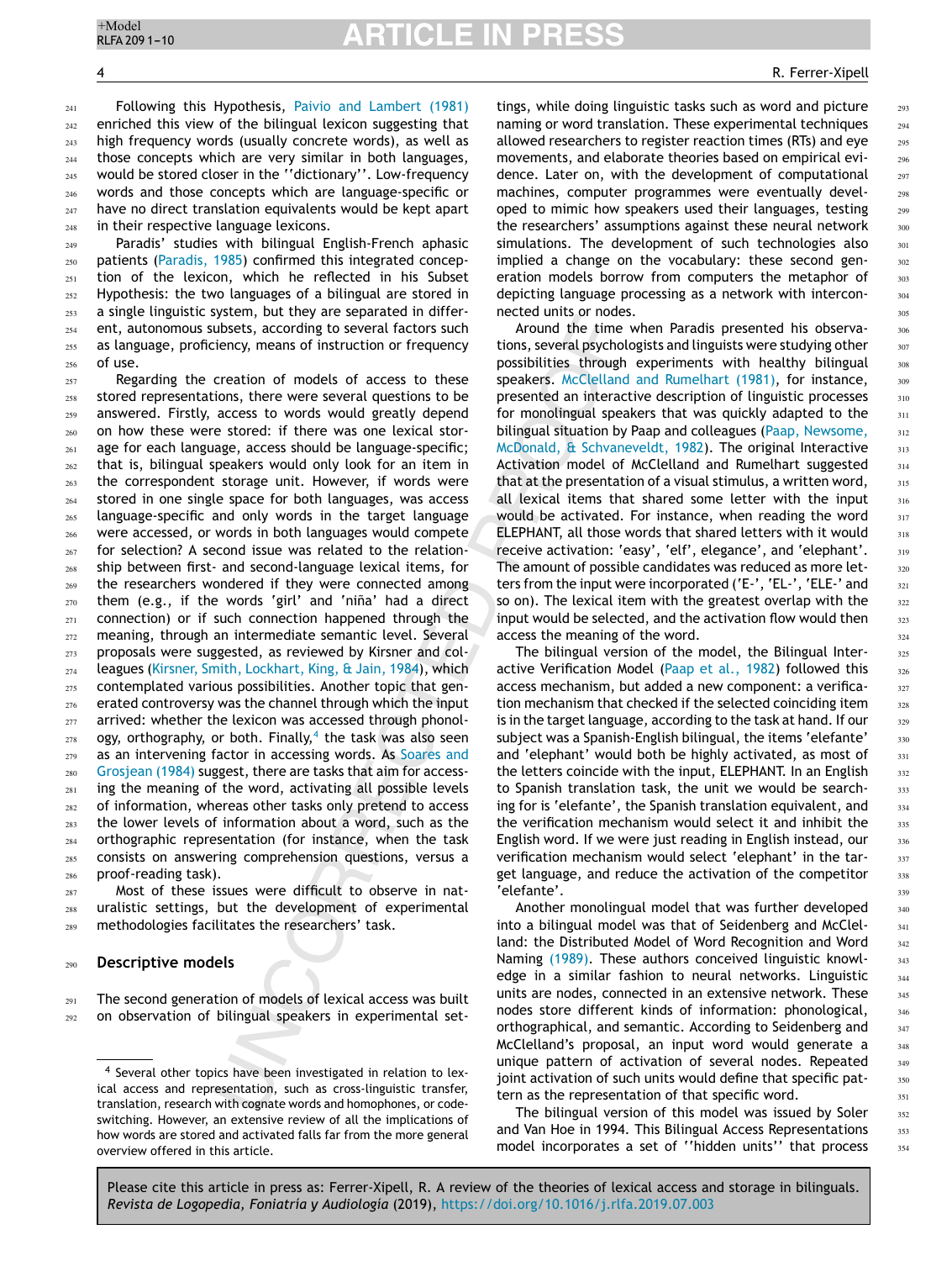## <sup>+Model</sup> **ARTICLE IN PRESS**

### A review of the theories of lexical access and storage in bilinguals  $\overline{5}$



**Figure 1** Representation of the adaptation of the Speaking Model of Levelt to the bilingual speaker by [De Bot \(1992\).](#page-9-0) Source: R. Ferrer-Xipell.

information regarding the task at hand, as well as the language of the input ([Soler, 1995\).](#page-10-0)

The third important monolingual proposal from the 80s was the Speaking Model of Levelt, $5$  issued in 1989; it has been one of the most accepted proposals in the psycholinguistic field, and has given rise to several bilingual processing models. Levelt's model focused on linguistic production, instead of comprehension ([Levelt, 1989\).](#page-9-0) The preverbal message is planned by a conceptualizer unit, in which the ideas to be expressed are defined. This conceptualizer combines the communicative goals of the speaker with the world's knowledge stored in the long term memory, in order to choose the ideas for the message. 357 358 359 360 361 362 363 364 365 366 367

The selected concepts are then passed down to the formulator, in which the specific words that convey such ideas are chosen and given an adequate syntactic role. This verbal message goes on to the articulatory unit, which translates the message into sounds. Before it is actually emitted, a supervisory mechanism ensures the correctness of the ideas and words selected, and the order in which they are presented. If the message is correct, it is emitted by the speaker. If a mistake is detected, the message is returned to the formulator to be corrected (Fig. 1). 368 369 370 371 372 373 374 375 376 377

[De Bot \(1992\)](#page-9-0) adapted Levelt's proposal to bilingual speakers. The message planning also starts in the conceptualizer, but in addition to the usual task, the conceptualizer must also choose in which language the message is to be 378 379 380 381



**Figure 2** Representation of the different profiles described in the Revised Hierarchical Model by [Kroll and Stewart \(1994\).](#page-9-0) Source: R. Ferrer-Xipell.

emitted. The language is selected according to the context, the interlocutor and the task at hand.

When the preverbal message passes on to the formulator, where word features are stored in a shared fashion, only those items in the target language will compete for selection.<sup>6</sup> The process continues as usual: the form encoding and articulatory units construct the definitive message, and before it is emitted, the supervisory mechanism comes into play. This time, the mechanism checks for correctness and adequacy, and also for language: the sentence must be in the target language determined by the conceptualizer.

A fourth proposal was issued by Kroll and Stewart in 1994: the Revised Hierarchical Model (RHM). It has been one of the most important theories of lexical access in bilinguals for decades. This model states that concepts and meanings are shared by the two languages of the bilingual speaker, whereas word forms are stored separately. Depending on the degree of proficiency of the speaker in the first and second languages, words will have a stronger or weaker connection with the ideas they represent. First language (henceforth, L1) items have fast and strong connections with their meanings. However, a weak knowledge of L2 (the second language) implies that the connection between the word and its meaning is weak. Thus it demands of the speaker to seek for the L1 translation equivalent in order to gain access to the semantic meaning. As proficiency in L2 increases, direct links between L2 words and their meanings gain strength, and translation is no longer necessary to access meanings when using the L2 [\(Kroll & Stewart, 1994\)](#page-9-0) (Fig. 2).

Kroll also participated in the elaboration of yet another model, alongside De Groot: the Distributed Lexical/Conceptual Features model ([Kroll & De Groot, 1997\).](#page-9-0) According to these researchers, concepts in both languages shared features. They proposed the existence of three levels of representation of linguistic information: a shared repository of conceptual features, a language-specific repository of lemmas, and a shared repository of lexical features. Thus, bilingual speakers would share part of their linguistic knowl382

<sup>5</sup> Levelt's Speaking Model and its bilingual adaptation present lexical access from a different point of view. Whereas most of the models reviewed in this article explain access to words and meanings within comprehension processes, [Levelt \(1989, 2001\)](#page-9-0) and [De](#page-9-0) [Bot \(1992\)](#page-9-0) explain how words are accessed in the top-down process of constructing a message. This perspective of lexical access is particularly enriching because it presents us with the dilemma of language-selective access to words when preparing an output: do concepts activate both their L1 and L2 corresponding units? Or is language selected in the conceptualisation of the message, such that only lexical items in the target language will compete for selection?

<sup>6</sup> [Poulisse and Bongaerts \(1994\)](#page-9-0) suggest the existence of language tags within de Bot's model. If words had tags indicating, among other features, the language they belong to, the search for the correct item would be faster and easier.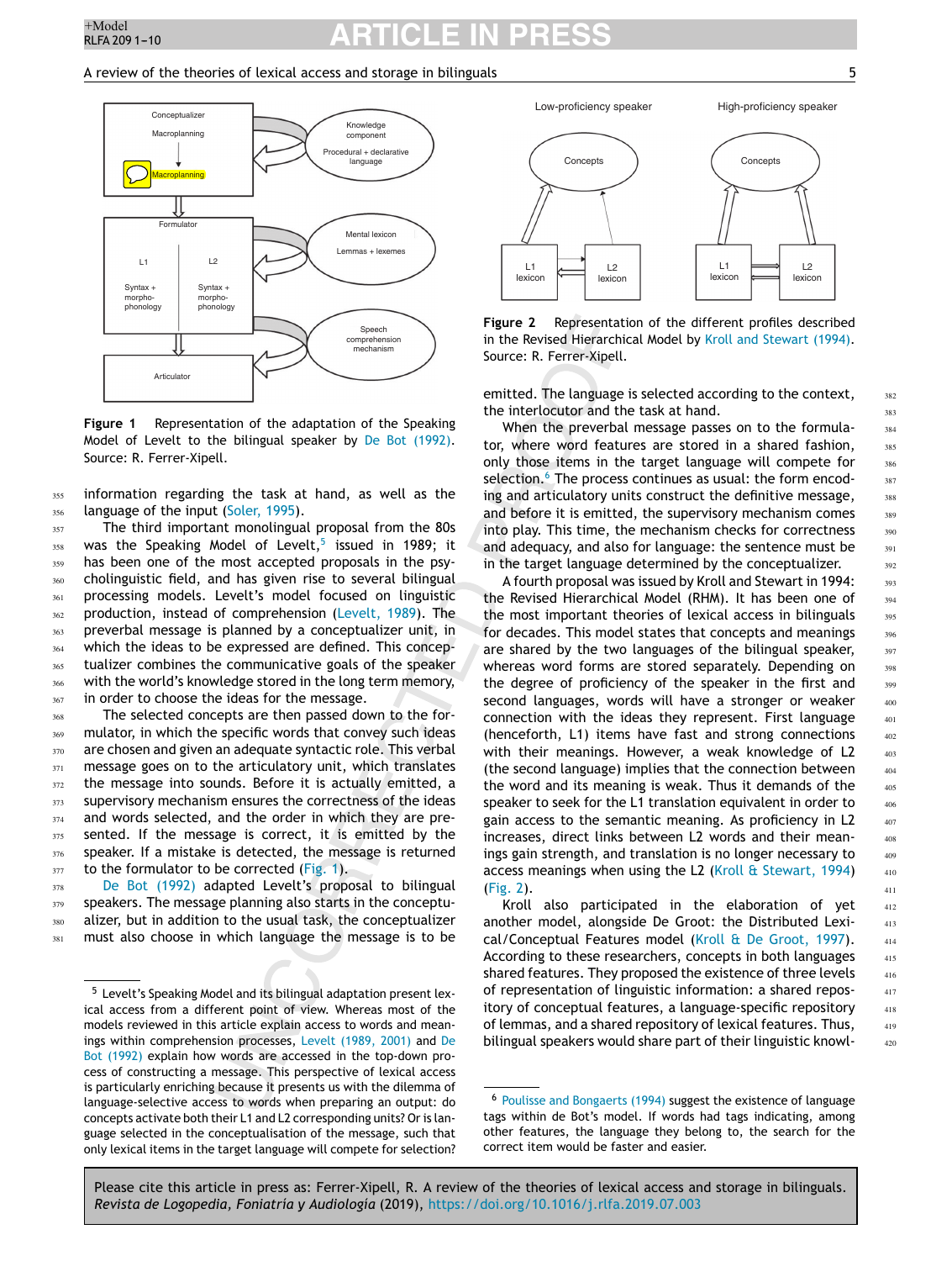

**Figure 3** Representation of the Bilingual Interactive Activation + Model by [Dijkstra and Van Heuven \(2002\).](#page-9-0) Source: R. Ferrer-Xipell.

edge between languages, and they would keep apart the language-specific units. 421  $422$ 

#### **Statistical models** 423

The previous proposals were based on empirical evidence from observation and experiments, and did not use the computer simulations for elaborating the theoretical framework. At most, they used computerised programmes to test whether the results obtained in their experiments were mimicked by the neural network simulations. However, from the late 80s and during the 90s, several models were developed that used these neural simulations not to test their theories, but to build them. This third generation of models is constructed upon the possibilities that the computational simulations offer. Once they are built, the simulation results are compared to those gathered from experiments, in order to see to what extent the computer is a successful imitator of real speakers. 424 425 426 427  $428$ 429 430 431 432 433 434 435 436 437

The following proposals have in common the network structure that allows for two new features on the theories of lexical access: learning and self-organisation. These networks are computer programmes based on mathematical algorithms that are trained by the researcher. These algorithms ''learn'' from experience: if a set of nodes is activated jointly and repeatedly, the system learns to answer to that specific stimulus with that specific pattern of activation. This flexibility allows the network to self-organise the information it stores, clustering nodes according to various principles (nouns together with nouns, L1 items with L1 items, and so on). Computerised networks configure their own layers and maps, varying the strength of connection between units and layers (Fig. 3). 438 439 440 441 442 443 444 445 446 447 448 449 450 451

The first models developed with this technology were monolingual models of lexical storage, and they were localist; that is, one node stands for one word [\(Ritter &](#page-9-0) [Kohonen, 1989\).](#page-9-0) Progressively, the networks shifted from localist to distributed: words were not identified with a single node, but with a pattern of activation of several nodes. The new models included several layers of networks, differentiating semantic networks from phonological 452 453 454 455 456 457 458 459

and orthographical ones [\(Li & Zhao, 2013; Li, Farkas,](#page-9-0) [& MacWhinney, 2004; Li, Zhao, & MacWhinney, 2007;](#page-9-0) [Miikkulainen, 1997\).](#page-9-0) Researchers were even able to mimic brain damage and study how language works in speakers with aphasia or dyslexia ([Miikkulainen, 1997\).](#page-9-0)

The first distributed model that directly addressed the issue of bilingualism was published in 1997: BIMOLA, the Bilingual Interactive Model of Lexical Access, by Léwy and Grosjean (reviewed in [Grosjean, 2008; Thomas & Van](#page-9-0) [Heuven, 2005\).](#page-9-0) According to these authors, there are three different layers of linguistic information: the first one includes phonological features, and is shared between the two languages. The phonemic and lexical networks are language-specific: the nodes form two separated clusters, one for each language.

Lexical access occurs in the following fashion: an acoustic wave activates the phonological network; this network passes on the activation to the phonemic level, and then to the word level. Because the phonological level is shared, one single string of sounds might activate phonemes in both of the languages; for instance, the string TOMATO might activate both English word 'tomato' and Spanish 'tomate'. A top-down mechanism checks whether the selected word matches the language of the input.

A second model addressing bilingual lexical access was the Bilingual Interactive Activation (BIA) model by Grainger and Dijkstra [\(Dijkstra, 2005; Grainger & Dijkstra, 1992\).](#page-9-0) These authors distinguished four different layers of information: features, letters, words and language. Input is language non-selective: activation flows from feature and letter levels to words in both languages. When activation arrives at the language node level, the system compares their levels of activation. Generally, one of them is slightly more activated than the other, because the input matches best items from one language than from the other. Following the previous example, the input TOMATO would lead to a higher activation of the English node, in comparison to the Spanish one, because the input matches the lexical unit 'tomato' more accurately than the lexical unit 'tomate'. Activation flows back from the language level to the lexical one, maintaining activated the units in the target language, and inhibiting the nodes from the unwanted language.

An update of the BIA model, named BIA+, was issued in 2002 by Dijkstra and Van Heuven. This new version included a new layer that conveys semantic and syntactic information; it also distinguished between orthographic and phonologic information. It would receive activation from the word level, before it reached the language node level [\(Dijkstra & Van](#page-9-0) [Heuven, 2002\).](#page-9-0) These authors also suggested that a supervisory mechanism was also necessary, in order to incorporate information from the task at hand [\(Fig. 4\).](#page-7-0)

Similarly, in 2005 MacWhinney updated a previous proposal for language acquisition ([MacWhinney, 1987\)](#page-9-0) and issued the Unified Competition Model [\(MacWhinney, 2005,](#page-9-0) [2008\),](#page-9-0) a proposal that explained both L1 and L2 language learning. MacWhinney's model consisted on several associative maps of information, which he calls 'arenas': phonological, morpho-syntactic, lexical, and semantic. These arenas are Self-Organised Maps that are able to learn by continually adjusting cue strength after repeated activation of items. Another key component of the model is competition: input generates cues between word forms and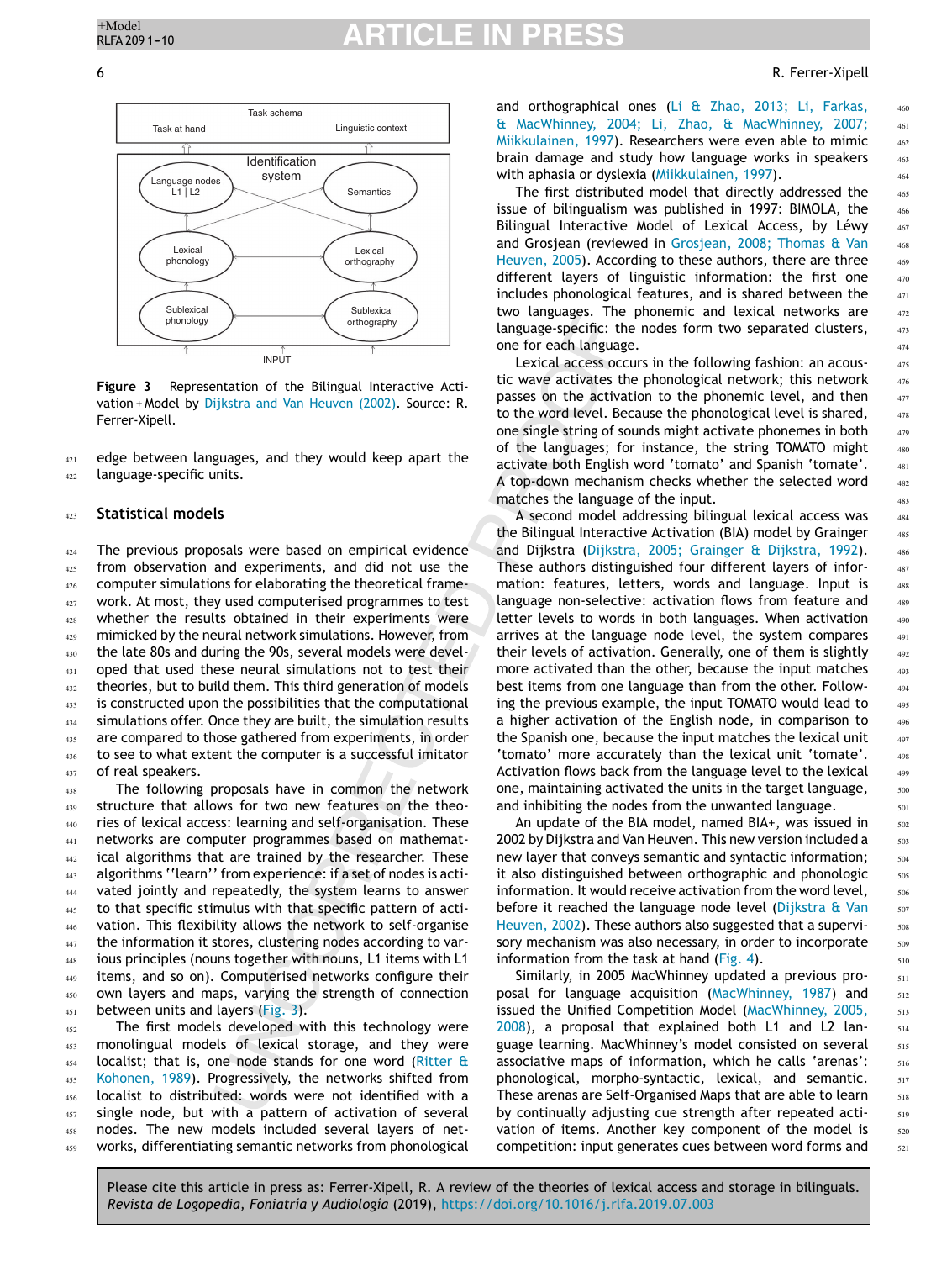### <span id="page-7-0"></span>A review of the theories of lexical access and storage in bilinguals  $\sim$  7



**Figure 4** Representation of a Self-Organised Map. Nodes representing words cluster together by proximity of meaning. Source: R. Ferrer-Xipell.

meanings, and these items compete for selection. The formmeaning connection with the strongest and more valid cue is chosen. 522 523 524

The bilingual Unified Model contemplates the mutual influence of the languages or codes the speaker possesses: transfer from L1 to L2 is possible, especially when the second language is still weak and less proficient. As the speaker earns proficiency in this second language, the associative arenas adjust to create proper links among L2 items, less dependent of L1 items. The initial sharing of L1 items between first and second language would explain phenomena such as code-switching (cues to certain L1 items are stronger than to their L2 equivalent items) or the foreign accent of L2 learners (L1 phonology is more easily accessed). 525 526 527 528 529 530 531 532 533 534 535

One of the particularities of this model is a useful strategy to speed up processing: information that is usually activated together, such as a verb and a proposition, forms chunks or blocks, which facilitate access to that specific set of features. Chunking would also facilitate the development of fluency in L2, as it is easier and faster to build sentences with bigger packages of information, instead of going piece by piece. 536 537 538 539 540 541 542 543

The most recent proposal of this kind is the BLINCS model, the Bilingual Language Interaction Network for Comprehension of Speech, elaborated by [Shook and Marian](#page-10-0) [\(2013\).](#page-10-0) This model is also developed on Self-Organising networks, clustered in four levels: phonological features, phono-lexical, ortho-lexical and semantic. The middle layers, phono-lexical and ortho-lexical, represent the oral and written forms of words, and are highly interconnected. 544 545 546 547 548 549 550 551

An interesting particularity of this model is the addition of a visual information level. The model is designed to account for listening, not reading, and thus, this extra layer incorporates information from the environment that might alter the way an input is processed. For instance, it might help the listener to distinguish between words that have similar pronunciations by reading the lips of the speaker. The authors also contemplate the idea that visual information from the context in which the interaction takes place has some impact in the attribution of meaning: a given utterance can be seen as an offence or as a joke, depending on the serious or exaggerated gestures of the speaker. 552 553 554 555 556 557 558 559 560 561 562 563

Another characteristic that makes BLINCS a unique model is that it incorporates vector space techniques to its networks: all the layers are made of vectors, very much as in mathematical models such as  $HAL<sup>7</sup>$  (Hyperspace Analogue to Language; [Lund & Burgess, 1996\).](#page-9-0) These statistical models ''learn'' languages through the co-occurrence of words and concepts in the input, and thus they are able to reflect the distribution of semantic information based on real data from real texts, very much like children learn vocabulary in an inductive, implicit fashion ([Lund & Burgess, 1996\).](#page-9-0)

### **Hybrid models**

In the last decade, a new proposal<sup>8</sup> has emerged that aims to combine the strengths of the descriptive models with the endless possibilities of the computational networks. This proposal is the Multilink model, by [Dijkstra and Rekké](#page-9-0) [\(2011\).](#page-9-0) It is a combination of the two most important theoretical models of bilingual lexical access: BIA/BIA+ and the Revised Hierarchical Model. From the first one, Multilink takes the structure, distinguishing between semantic, orthographical and phonological information, and language membership. It also borrows the task/decision system. From the RHM, Multilink assumes the different size of L1 and L2 lexicons, although they are not separated. The connections between lexical items and the semantic level may vary from L1 to L2 depending on proficiency and word frequency, as Kroll and Stewart contemplated in their proposal.

Multilink has been implemented for word translation: input activates phonological or orthographical units, depending on the modality in which the stimulus is presented. Activation flows to the semantic levels and then to the language nodes, which register the language of the input. In accordance with the information of the task component, the language nodes select the language of the output, and the activation flows down to the phonological/orthographical units, in which the output is selected. A novelty with respect to the BIA/BIA+ model is that Multilink spares the sublexical layers: it does not include letter and feature layers, but directly represents words as phonological or orthographical units. By introducing this change, Dijsktra and Rekké increased the efficacy of the model, with no alteration of the accuracy of the results [\(Fig. 5\).](#page-8-0)

Regarding the contributions of the RHM, Multilink uses the resting level activation to reflect both proficiency and frequency: the resting level will be higher if the words are frequently used or belong to the more proficient language. The fact that the lexicon is integrated, instead of separated, allows the model to mimic cognate and neighbourhood

Please cite this article in press as: Ferrer-Xipell, R. A review of the theories of lexical access and storage in bilinguals. *Revista de Logopedia, Foniatría y Audiología* (2019), <https://doi.org/10.1016/j.rlfa.2019.07.003>

564 565

571 572 573

574

575 576

<sup>7</sup> The Hyperspace Analogue to Language consists on the representation of meanings of words as multidimensional vectors in a high-dimensional space. Vectors are calculated with the co-occurrence of the studied words in different contexts ([Burgess,](#page-8-0) [Livesay, & Lund, 1998; Lund & Burgess, 1996\).](#page-8-0)

<sup>&</sup>lt;sup>8</sup> Although new models have been elaborated (for instance, [Fang,](#page-9-0) [Zinszer, Malt, and Li \(2016\),](#page-9-0) they do not introduce revolutionary novelties; they rather represent variations of previous proposals. Perhaps an exception is the CASP model for bilingualism (Filipović [& Hawkins, 2018\),](#page-9-0) although it does not focus on lexical access.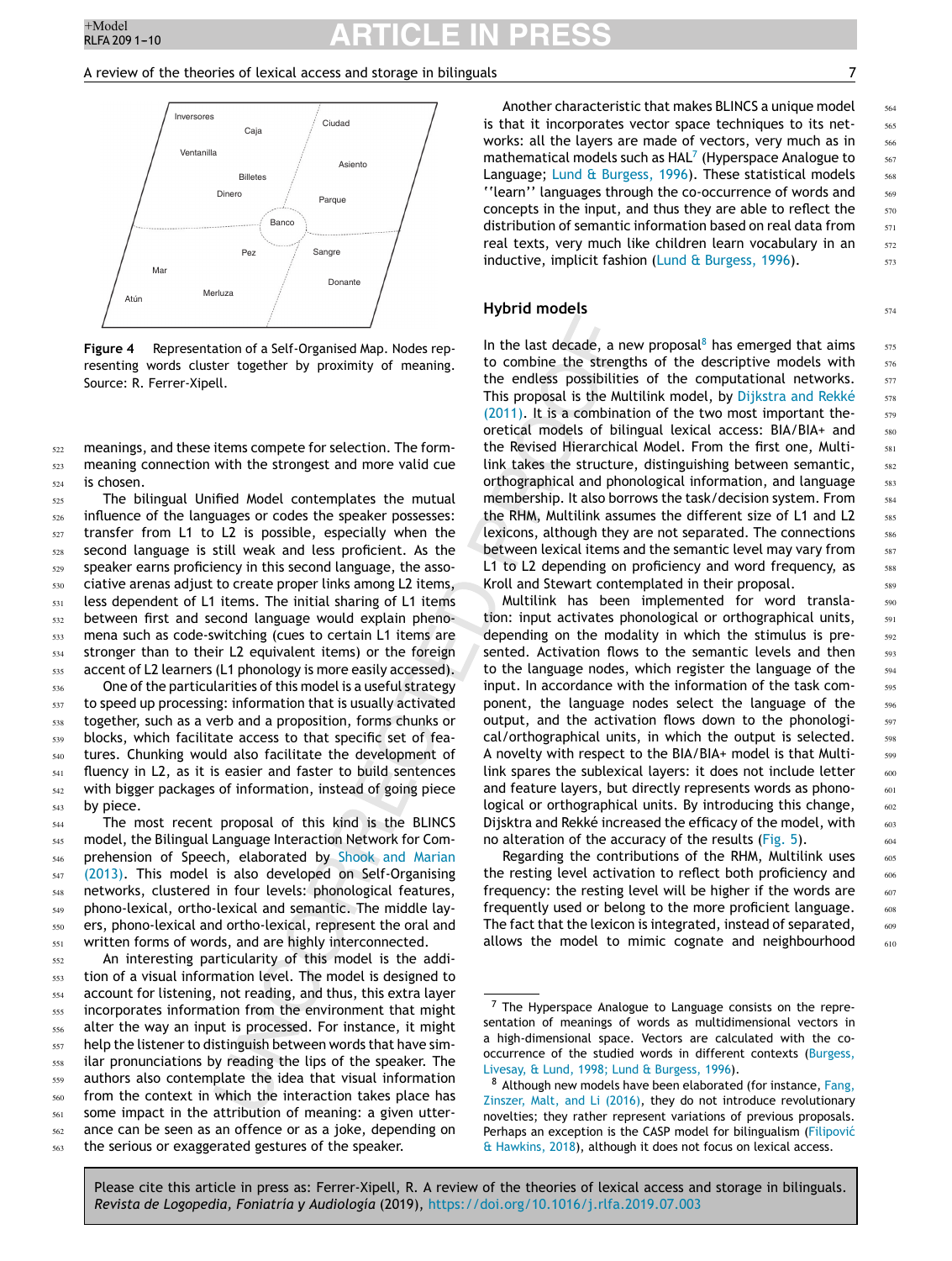680

681 682 683

684

685

686

687 688 689

690

<span id="page-8-0"></span>

**Figure 5** Representation of the Multilink model by [Dijkstra](#page-9-0) [and Rekké \(2011\).](#page-9-0) Elements from both the RHM and the BIA+ can be recognised. Source: R. Ferrer-Xipell.

effects at the three levels: phonological, orthographic and semantic. 611 612

#### **Contribution of neuroimaging techniques** 613

Several neuroimaging techniques have been applied to the study of the bilingual brain, giving support for some of the proposals reviewed in this article. 614 615 616

For instance, studies of the brain activity have shown that the bilingualism shapes the brain in a different way to that of monolingual speakers, both structurally and functionally [\(Grundy, Anderson, & Bialystok, 2017\).](#page-9-0) Research has also shown that the bilingual's two languages have a somewhat different representation on the brain: although they share the activation of general linguistic areas, the patters of L1 and L2 activation are different depending on the level of proficiency and the age of acquisition of each language  $(Xu)$ , [Baldauf, Chang, Desimone, & Tan, 2017\).](#page-10-0) Bilinguals' patterns of neural activation have also been studied as compared to monolinguals' ([Kovelman, Baker, & Petitto, 2008\).](#page-9-0) 617 618 619 620 621 622 623 624 625 626 627 628

A full account of all the contributions of neuroscience to the research field of bilingualism would exceed the purpose of this article. However, it is important to note that interesting results have been published regarding the role of bi- and multilingualism in delaying cognitive deterioration; there are also numerous articles on the impact of bilingualism on general cognitive mechanisms. 629 630 631 632 633 634 635

#### **Conclusions** 636

The theories of lexical access and storage have changed over time. They have been modified by the empirical evidence and the development of new technologies. The present review does not cover every theoretical proposal; however, it manages to give an overview of how psycholinguists have progressed in their want of knowledge about what happens in our minds. 637 638 639 640 641 642 643

One of the greatest limitations of this field is the impossibility to see what is actually happening in the brain when we use language. Neuroimaging techniques have helped scientists identify which areas of the brain are in charge of 644 645 646 647

linguistic processes, and have also proved that language is related to more general cognitive processes, such as attention and perception.

The computerised simulations give researchers an idea of how our brain might work, but as for today, there is yet no way of comparing how similar these simulations are to the actual functioning of the brain.

Despite the present limitations, knowledge of psycholinguistic processes has become deeper and wider, building solid theories on empirical evidence and technological development. The Multilink model seems to be able to replicate the speaker's behaviour in several aspects: word translation, neighbourhood effects, interlingual cognates and so on. Although further investigation is needed in order to incorporate morphology and syntax, it is quite a strong framework to work with.

As for the future, there are several fields of this science that ask for a closer and deeper look. One of them is the concrete pair of languages a bilingual speaker knows. Does the type of languages of a bilingual and their distance have any influence in the organisation of lexical knowledge? Do different scripts generate different orthographic layers?

A second unexplored field is the relationship between what we learn and the language we learn it in. To what extent are semantic and lexical knowledge independent? Does language have any influence in general cognitive mechanisms, such as inference generation or learning strategies? For instance, if bilinguals learn reading comprehension strategies in L1, would they be able to apply them to their L2? We hope to address some of these matters in future research projects, widening our view of bilingualism and of the psychology of language.

**Funding**

Preparation of this article has been supported by the Asociación de Amigos de la Universidad de Navarra Scolarship for Doctoral Thesis.

## **Conflict of interests**

The author declares no conflict of interest.

## **Acknowledgements**

The author would like to thank Gerardo Aguado for his valuable insight on earlier versions of this article, as well as Inés Olza for her support.

## **References**

Altmann, G. T. M. (2001). The language machine: Psycholinguistics in review. British Journal of Psychology, 92, 129-170.

- Aronsson, K. (2018). Myths about bilingual learning in family life settings: Werner Leopold's child language biographies and contemporary work on children's play practices. Learning, Culture and Social Interaction, (March), 1-9. [http://dx.doi.org/10.1016/j.lcsi.2018.03.011](dx.doi.org/10.1016/j.lcsi.2018.03.011)
- Burgess, C., Livesay, K., & Lund, K. (1998). Explorations in context space: Words, sentences, discourse. *Discourse Processes*, 25(2-3), 211-257.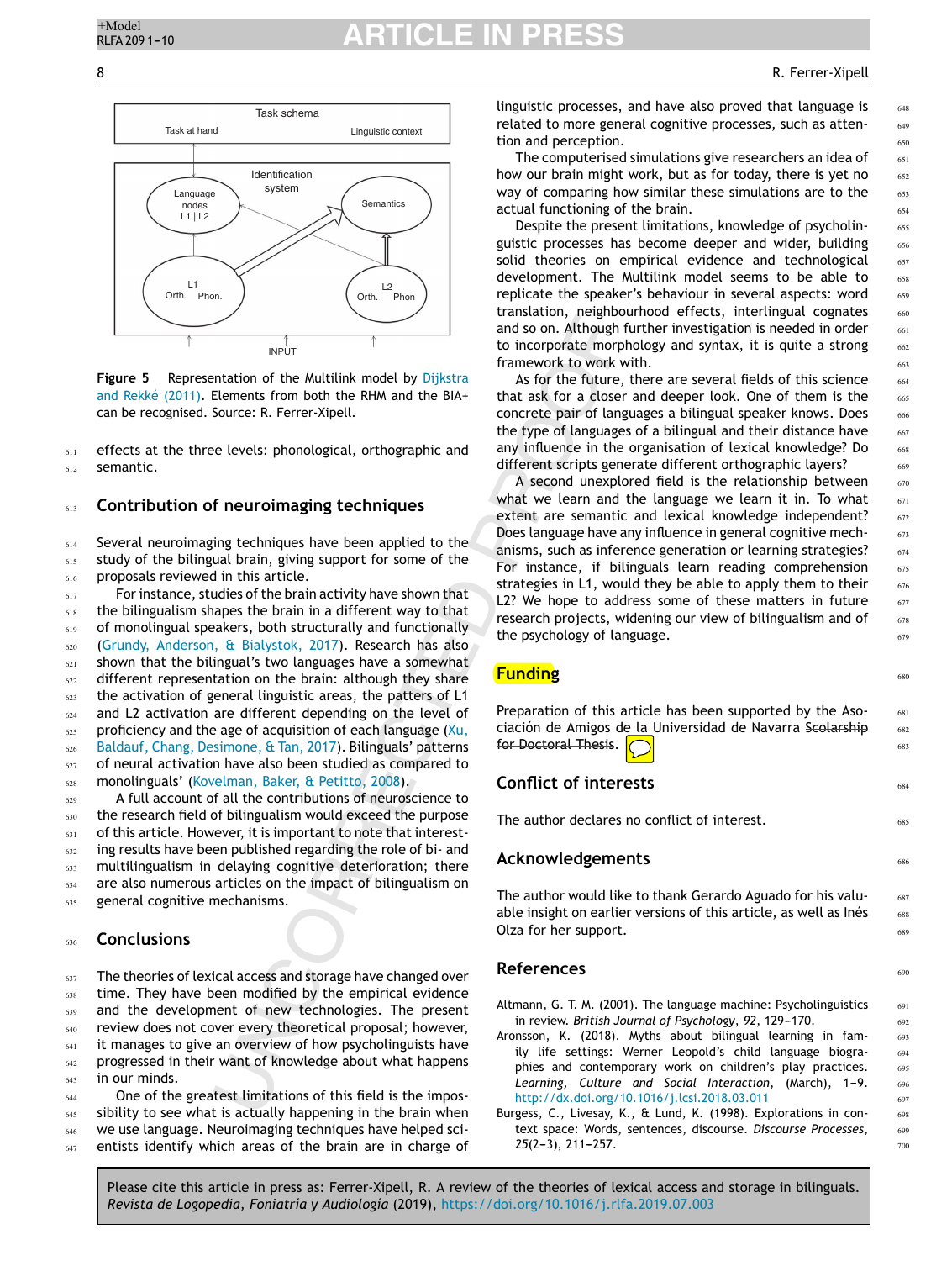733

766 767

# <span id="page-9-0"></span><sup>+Model</sup> **ARTICLE IN PRESS**

### A review of the theories of lexical access and storage in bilinguals  $\overline{9}$

768

Cuetos, F., González, J., & De Vega, M. (2015). *Psicología del Lenguaje*. Madrid: Editorial Médica Panamericana.

- De Bot, K. (1992). Levelt's ''Speaking'' model adapted. *Applied Linguistics*,  $13(1)$ , 1-24.
- Dijkstra, T. (2005). Bilingual visual word recognition and lexical access. In J. F. Kroll, & A. M. B. De Groot (Eds.), *Handbook of bilingualism: Psycholinguistic approaches*. Oxford: Oxford University Press.
- Dijkstra, T., & Rekké, S. (2011). Towards a localist-connectionist model of word translation. The Mental Lexicon, 5(3), 401-420. [http://dx.doi.org/10.1075/ml.5.3.08dij](dx.doi.org/10.1075/ml.5.3.08dij) 709 710 711
- Dijkstra, T., & Van Heuven, W. J. B. (2002). The architecture of the bilingual word recognition system: From identification to decision. *Bilingualism: Language and Cognition*, 5(3), 175-197. [http://dx.doi.org/10.1017/S1366728902003012](dx.doi.org/10.1017/S1366728902003012) 712 713 714 715
- Epstein, I. (1915). *La pensée et la polyglossie. Essai psychologique et didactique*. Paris: Librairie Payot et Cie. 716 717
- Fang, S. Y., Zinszer, B. D., Malt, B. C., & Li, P. (2016). Bilingual object naming: A connectionist model. *Frontiers in Psychology*, *7*(May), 1---18. [http://dx.doi.org/10.3389/fpsyg.2016.](dx.doi.org/10.3389/fpsyg.2016.00644) [00644](dx.doi.org/10.3389/fpsyg.2016.00644) 718 719 720 721
- Filipović, L., & Hawkins, J. A. (2018). The complex adaptive system principles model for bilingualism: Language interactions within and across bilingual minds. *International Journal of Bilingualism*, [http://dx.doi.org/10.1177/1367006918781076](dx.doi.org/10.1177/1367006918781076) 722 723 724 725
- Finkbeiner, M., Gollan, T. H., & Caramazza, A. (2006). Lexical access in bilingual speakers: What's the (hard) problem? *Bilingualism*, 9(2), 153-166. [http://dx.doi.org/10.1017/S1366728906002501](dx.doi.org/10.1017/S1366728906002501) 726 727 728
- Grainger, J., & Dijkstra, T. (1992). On the representation and use of language information. In R. J. Harris (Ed.), *Cognitive processing in bilinguals* (pp. 207-220). Elsevier B.V. 729 730 731
- Grosjean, F. (2008). *Studying bilinguals*. Oxford: Oxford University Press. 732
- Grundy, J. G., Anderson, J. A. E., & Bialystok, E. (2017). Neural correlates of cognitive processing in monolinguals and bilinguals. Annals of the New York Academy of Sciences, 1396(1), 183-201. [http://dx.doi.org/10.1111/nyas.13333](dx.doi.org/10.1111/nyas.13333) 734 735 736 737
- Harley, T. A. (2011). In C. Sánchez (Ed.), *La Psicología del Lenguaje. De los datos a la teoría*. Madrid: McGraw-Hill. 738 739
- Kirsner, K., Smith, M. C., Lockhart, R. S., King, M. L., & Jain, M. (1984). The bilingual lexicon: Languagespecific units in an integrated network. *Journal of Verbal Learning and Verbal Behavior*, 23, 519-539. [http://dx.doi.org/10.1016/S0022-5371\(84\)90336-0](dx.doi.org/10.1016/S0022-5371(84)90336-0) 740 741 742 743 744
- Kovelman, I., Baker, S. A., & Petitto, L. A. (2008). Bilingual and monolingual brains compared: A functional magnetic resonance imaging investigation of syntactic processing and a possible ''neural signature'' of bilingualism. *Journal of Cognitive Neuroscience*, 20(1), 153-169. [http://dx.doi.org/10.1162/jocn.2008.20011](dx.doi.org/10.1162/jocn.2008.20011) 745 746 747 748 749 750
- Krashen, S. D., Butler, J., Birnbaum, R., & Robertson, J. (1977). Two studies in language acquisition and language learning. *CUNY Forum: Papers in Linguistics, 2(2), 12-38.* 751 752 753
- Kroll, J. F., & De Groot, A. M. B. (1997). Lexical and conceptual memory in the bilingual: Mapping form to meaning in two languages. In J. F. Kroll, & A. M. B. De Groot (Eds.), *Tutorials in bilingualism: Psycholinguistic perspectives* (pp. 169-199). Mahwah, NJ: Lawrence Erlbaum Associates. 754 755 756 757 758
- Kroll, J. F., & Stewart, E. (1994). Category interference in translation and picture naming: Evidence for asymmetric connections between bilingual memory representations. *Journal of Memory* and Language, 33, 149-174. 759 760 761 762
- Leopold, W. F. (1939). *Speech development of a bilingual child a linguist's record. Volume I. Vocabulary growth in the first two years* (1939th ed.). Chicago: Northwestern University. 763 764 765
	- Levelt, W. J. M. (1989). In A. Joshi (Ed.), *Speaking: From intention to articulation*. Cambridge, MA: MIT Press.
- Levelt, W. J. M. (2001). Spoken word production: A theory of lexical access. *Proceedings of the National Academy of Sciences, 98(23), 13464-13471.* [http://dx.doi.org/10.1073/pnas.231459498](dx.doi.org/10.1073/pnas.231459498)
- Li, P., Farkas, I., & MacWhinney, B. (2004). Early lexical development in a self-organizing neural network. *Neural Networks*, 17(8-9), 1345-1362. [http://dx.doi.org/10.1016/](dx.doi.org/10.1016/j.neunet.2004.07.004) [j.neunet.2004.07.004](dx.doi.org/10.1016/j.neunet.2004.07.004)
- Li, P., & Zhao, X. (2013). Self-organizing map models of language acquisition. *Frontiers in Psychology*, 4(November), 1-15. [http://dx.doi.org/10.3389/fpsyg.2013.00828](dx.doi.org/10.3389/fpsyg.2013.00828)
- Li, P., Zhao, X., & Macwhinney, B. (2007). Dynamic self-organization and early lexical development in children. *Cognitive Science*, *31*, 581-612. [http://dx.doi.org/10.1080/15326900701399905](dx.doi.org/10.1080/15326900701399905)
- Lund, K., & Burgess, C. (1996). Producing high-dimensional semantic spaces from lexical co-occurrence. *Behavior Research Methods, Instruments, and Computers, 28(2), 203-208.* [http://dx.doi.org/10.3758/BF03204766](dx.doi.org/10.3758/BF03204766)
- MacNamara, J. (1967). The linguistic independence of bilinguals. Language and Verbal Behavior, 6, 729-736.
- MacWhinney, B. (1987). Applying the competition model to bilingualism. *Applied Psycholinguitics*, 8(4), 315-327.
- MacWhinney, B. (2005). A unified model of language acquisition. In J. F. Kroll, & A. M. B. De Groot (Eds.), *Handbook of bilingualism: Psycholinguistic approaches* (5th ed., pp. 49–67). Oxford: Oxford University Press.
- MacWhinney, B. (2008). A unified model. In N. Ellis, & P. Robinson (Eds.), *Handbook of cognitive linguistics and second language* acquisition (pp. 341-371). Taylor and Francis.
- McClelland, J. L., & Rumelhart, D. E. (1981). An interactive activation model of context effects in letter perception. Part 1. An account of basic findings. Psychological Review, 88(5), 375-407. [http://dx.doi.org/10.1037/h0021465](dx.doi.org/10.1037/h0021465)
- Miikkulainen, R. (1997). Dyslexic and category-specific aphasic impairments in a self-organizing feature map model of the lexicon. Brain and Language, 59(2), 334-366. [http://dx.doi.org/10.1006/brln.1997.1820](dx.doi.org/10.1006/brln.1997.1820)
- Paap, K. R., Newsome, S. L., McDonald, J. E., & Schvaneveldt, R. W. (1982). An activation-verification model for letter and word recognition: The word-superiority effect. *Psychological Review*,  $89(5)$ , 573-594.
- Paivio, A., & Desrochers, A. (1980). A dual-coding approach to bilingual memory. *Canadian Journal of Psychol*ogy/Revue Canadienne de Psychologie, 34(4), 388-399. [http://dx.doi.org/10.1037/h0081101](dx.doi.org/10.1037/h0081101)
- Paivio, A., & Lambert, W. E. (1981). Dual coding and bilingual memory. *Journal of Verbal Learning and Verbal Behavior*, *539*(20), 532-539. [http://dx.doi.org/10.1016/S0022-5371\(81\)90156-0](dx.doi.org/10.1016/S0022-5371(81)90156-0)
- Paradis, M. (1985). On the representation of two languages in one brain. Language Sciences, 7(1), 1-39. [http://dx.doi.org/10.1016/S0388-0001\(85\)80010-3](dx.doi.org/10.1016/S0388-0001(85)80010-3)
- Pitres, A. (1898). In F. Alcan (Ed.), *L'Aphasie Amnésique et ses variétés cliniques. Lec¸ons faites a l'hopital St. André de Bordeaux*. Paris: Progrés Médical.
- Poulisse, N., & Bongaerts, T. (1994). First language use in second language production. Applied Linguistics, 15(1), 36-57. [http://dx.doi.org/10.1093/applin/15.1.36](dx.doi.org/10.1093/applin/15.1.36)
- Ritter, H., & Kohonen, T. (1989). Self-organizing semantic maps. *Biological Cybernetics*, 61(4), 241-254. [http://dx.doi.org/10.1007/BF00203171](dx.doi.org/10.1007/BF00203171)
- Ronjat, J. (1913). In É. Champion (Ed.), *Le développement du Langage observé chez un Enfant Bilingue*. Paris: Librairie Ancienne H. Champion.
- Seidenberg, M. S., & McClelland, J. L. (1989). A distributed developmental model of word recognition and naming. *Psychological Review*, *96*(4), 523---568. [http://dx.doi.org/10.1037/](dx.doi.org/10.1037/0033-295X.96.4.523) [0033-295X.96.4.523](dx.doi.org/10.1037/0033-295X.96.4.523)